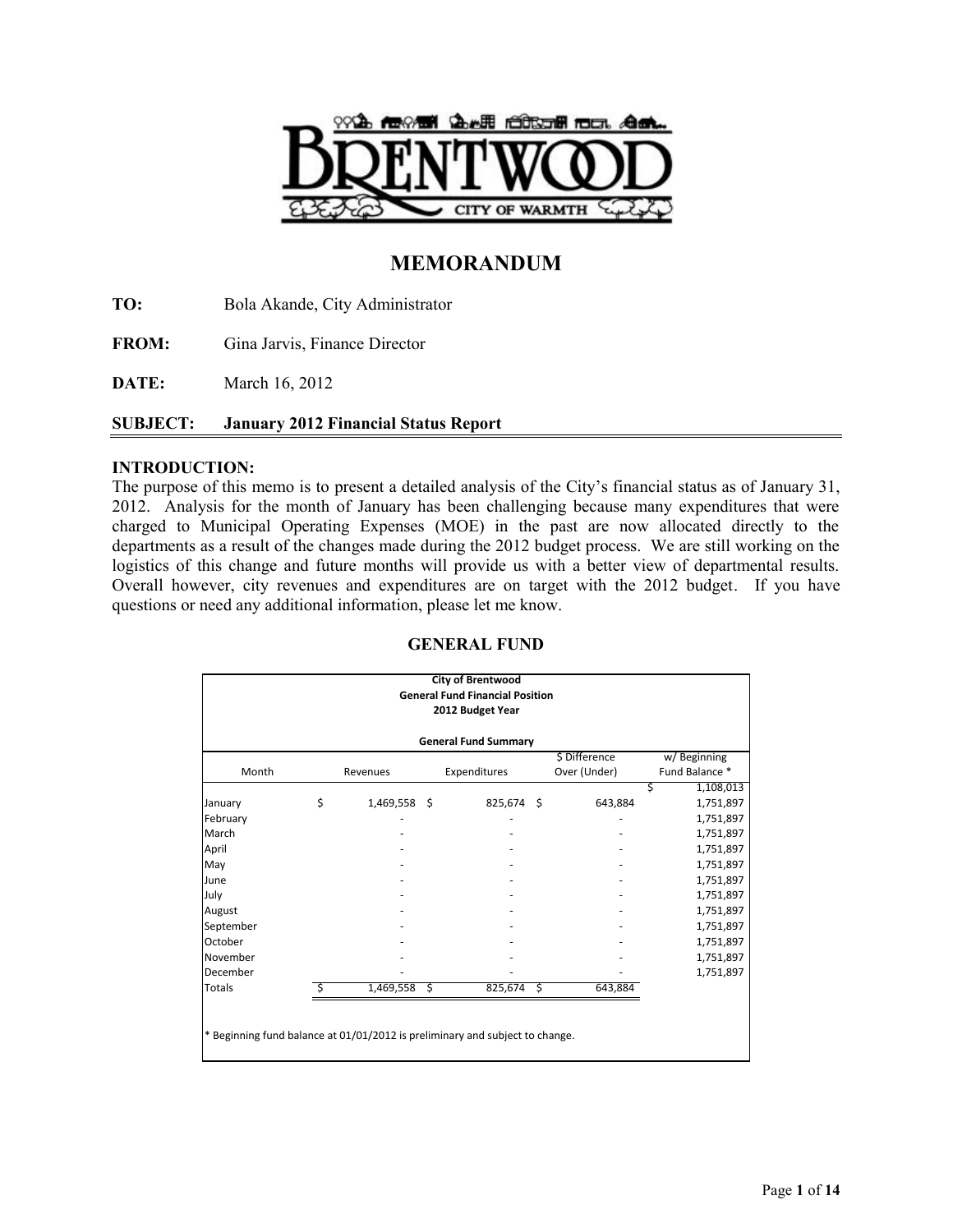## **General Fund Revenue**

Total General Fund revenue for January 2012 is higher than January 2011 and reflects 13.24% of the 2012 budget. This is slightly above January 2011 which was only 12.75% of the 2011 budget. The following section provides detail information for the City's General Fund revenue.

#### **Total Revenue:**



# **Taxes:**

Ad valorem tax revenue is posted to the General Fund in November. Sales tax revenue is higher than January 2011 and is at 14.99% of budget. Utility tax revenue is holding steady with January 2011 and is only 7.76% of the 2012 budget. Other tax revenue includes the road & bridge tax, financial institution tax, railroad & utility tax, state motor fuel tax and cigarette tax. These taxes combined are slightly less than January 2011 but reflect 18.52% of the 2012 budget.

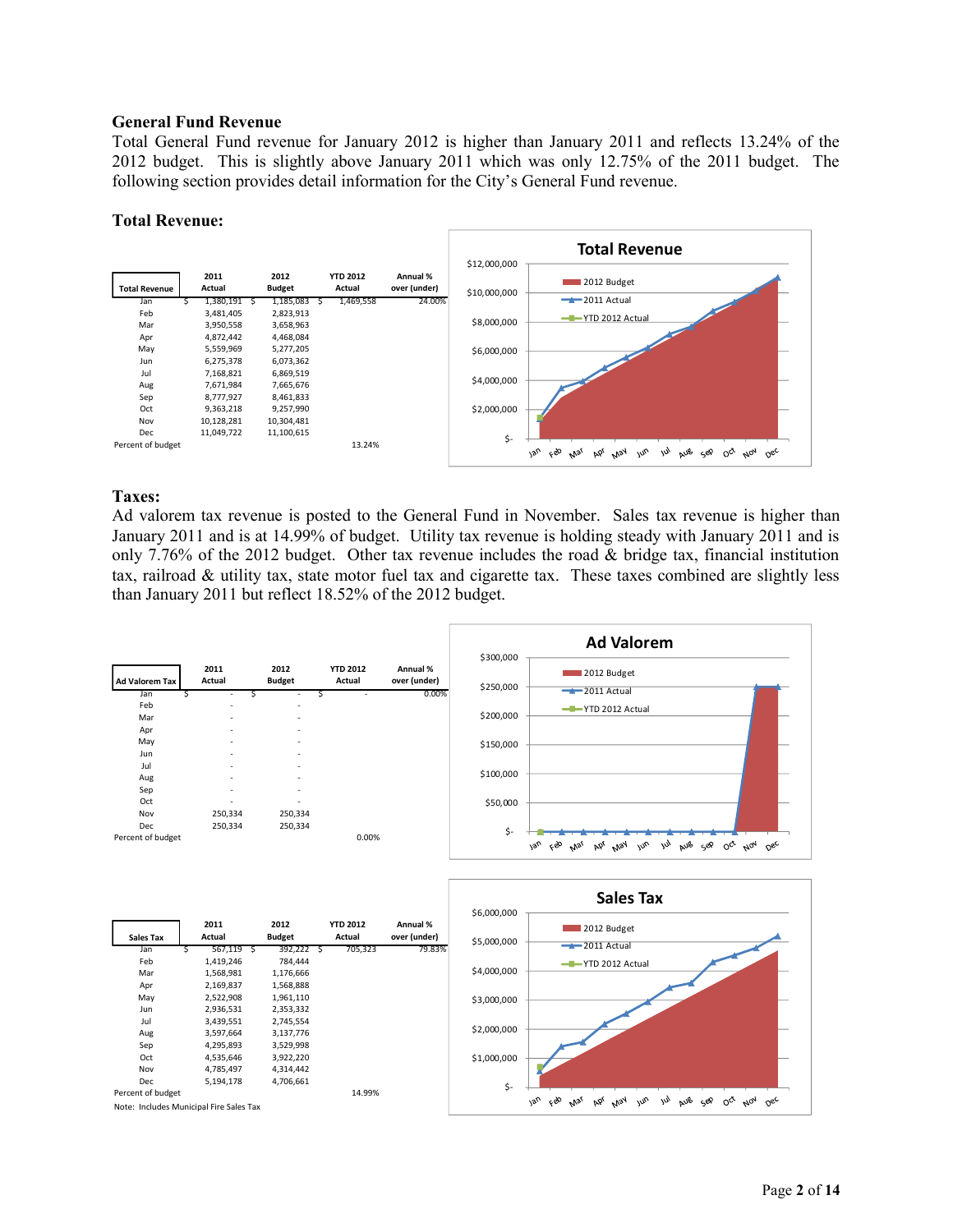

## **Licenses and Permits:**

Business license revenue is down 12.74% from January 2011 but this is probably due to timing of payments coming into the city. February will give us a better analysis of this revenue source. Building permits are down from January 2011 but we anticipate a steady increase in this revenue source as current development projects in the city move forward. Other license and permit revenue includes liquor licenses, automobile licenses, occupancy permits, planning/zoning applications, electrical permits and plumbing permits. These revenue sources are at the same level as January 2011 and reflect 17.23% of the 2012 budget.

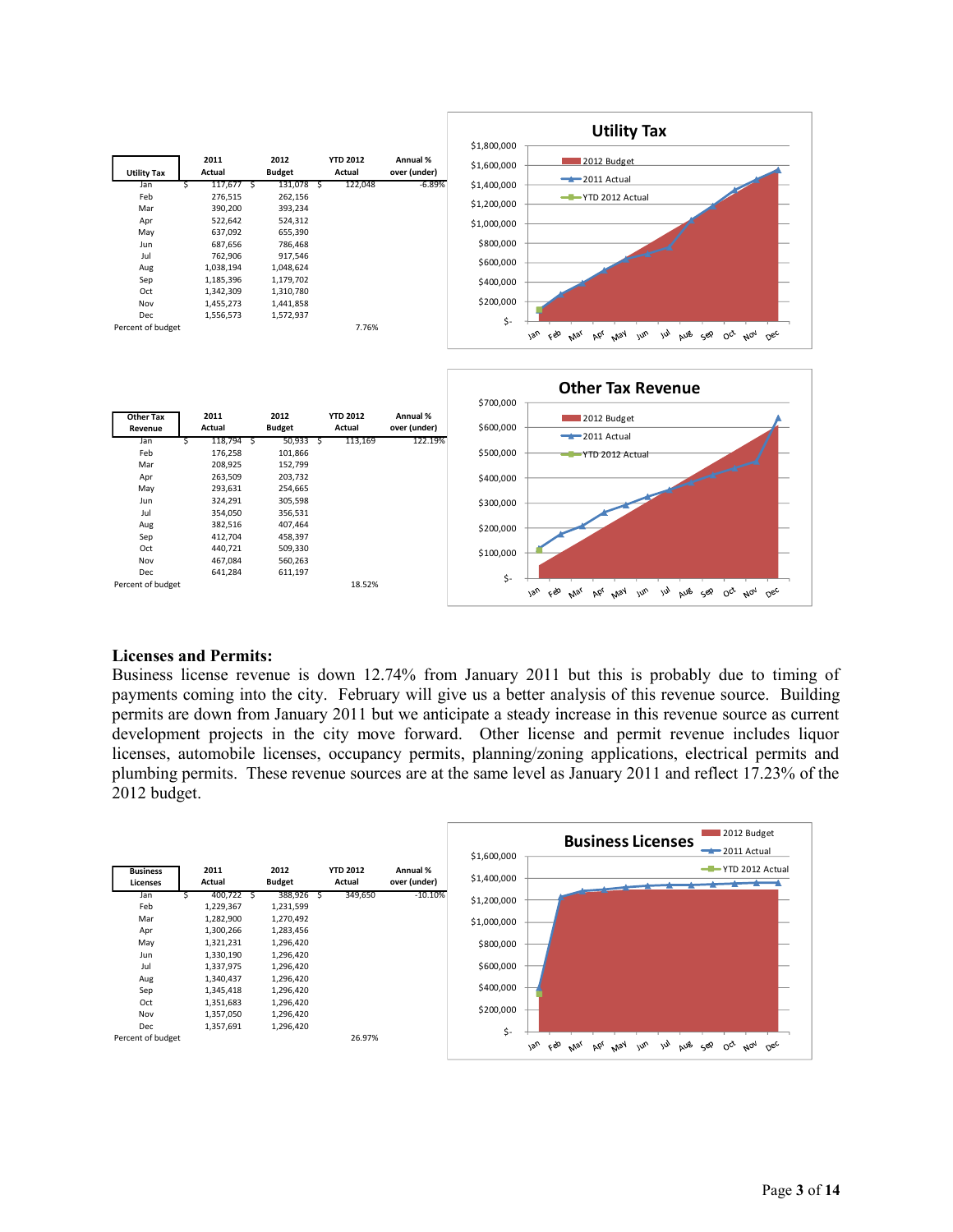

## **Fines and Forfeitures:**

Fines and forfeitures are down 18.54% from January 2011 and only 5.9% of the 2012 budget. We will need to continue to watch this revenue area to determine if this is just a timing issue or if there is a trend developing that requires more follow up with the Court.

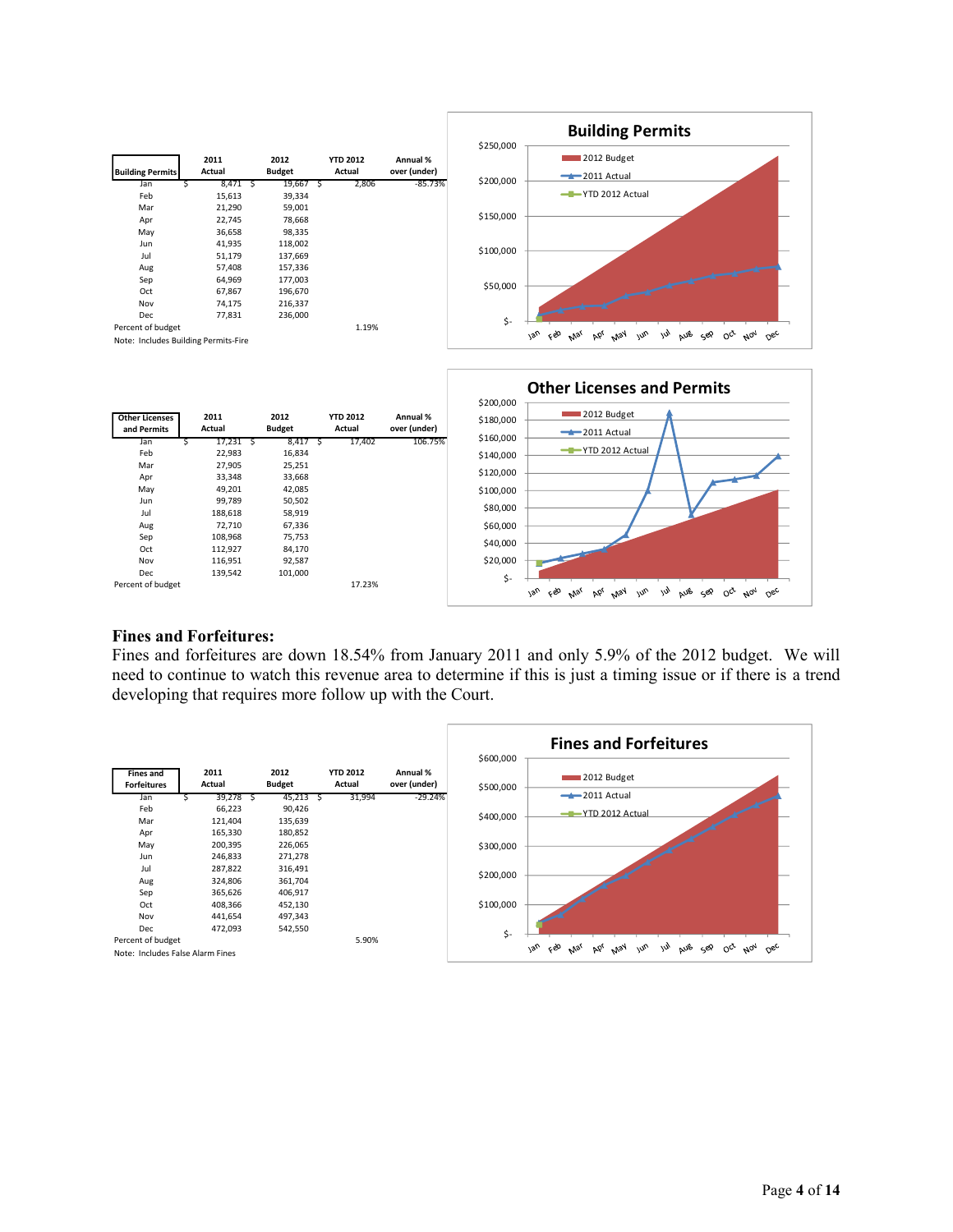#### **Intergovernmental:**

Intergovernmental revenue includes anticipated grant revenue, revenue from the library and the City of Rock Hill. This revenue source is up 44.96% from January 2011 and 27.68% of the 2012 budget. This is due to 2011 revenue that was received from Rock Hill in January.



## **Charges for Services:**

Charges for services include revenue from parks and recreation, garbage and public safety services. This revenue source is up 8.86% from January 2011 and is on target at 8.77% of the 2012 budget.

|                                       |                               |    |                                 |                           |                          |                            | <b>Charges for Services</b>                                                                                                                     |
|---------------------------------------|-------------------------------|----|---------------------------------|---------------------------|--------------------------|----------------------------|-------------------------------------------------------------------------------------------------------------------------------------------------|
| <b>Charges for</b><br><b>Services</b> | 2011<br>Actual                |    | 2012<br><b>Budget</b>           | <b>YTD 2012</b><br>Actual | Annual %<br>over (under) | \$1,400,000<br>\$1,200,000 | 2012 Budget                                                                                                                                     |
| Jan<br>Feb<br>Mar                     | 96,991<br>173,023<br>243,221  | -S | 100,114<br>200,228<br>300,342   | 105,389                   | 5.27%                    | \$1,000,000                | $-2011$ Actual<br>-T-YTD 2012 Actual                                                                                                            |
| Apr<br>May                            | 293,297<br>401,689            |    | 400,456<br>500,570              |                           |                          | \$800,000                  |                                                                                                                                                 |
| Jun<br>Jul                            | 505,726<br>615,676            |    | 600,684<br>700,798              |                           |                          | \$600,000                  |                                                                                                                                                 |
| Aug<br>Sep<br>Oct                     | 723,643<br>824,725<br>912,015 |    | 800,912<br>901,026<br>1,001,140 |                           |                          | \$400,000                  |                                                                                                                                                 |
| Nov<br>Dec                            | 978,924<br>1,119,957          |    | 1,101,254<br>1,201,366          |                           |                          | \$200,000                  |                                                                                                                                                 |
| Percent of budget                     |                               |    |                                 | 8.77%                     |                          | \$-                        | m<br>$0^{\alpha}$<br>ζÒ<br>$v^{\mu}$<br>NOV<br>$v_{\alpha}$<br>May<br>aus<br>bó <sub>l</sub><br>جوب<br>$\alpha_{\rm sc}$<br>$N_{\mathcal{G}_1}$ |

## **Investment Income:**

It appears that the majority of investment income is posted to the General Fund in December. This analysis will develop more in the coming months as we review the City's investment program.

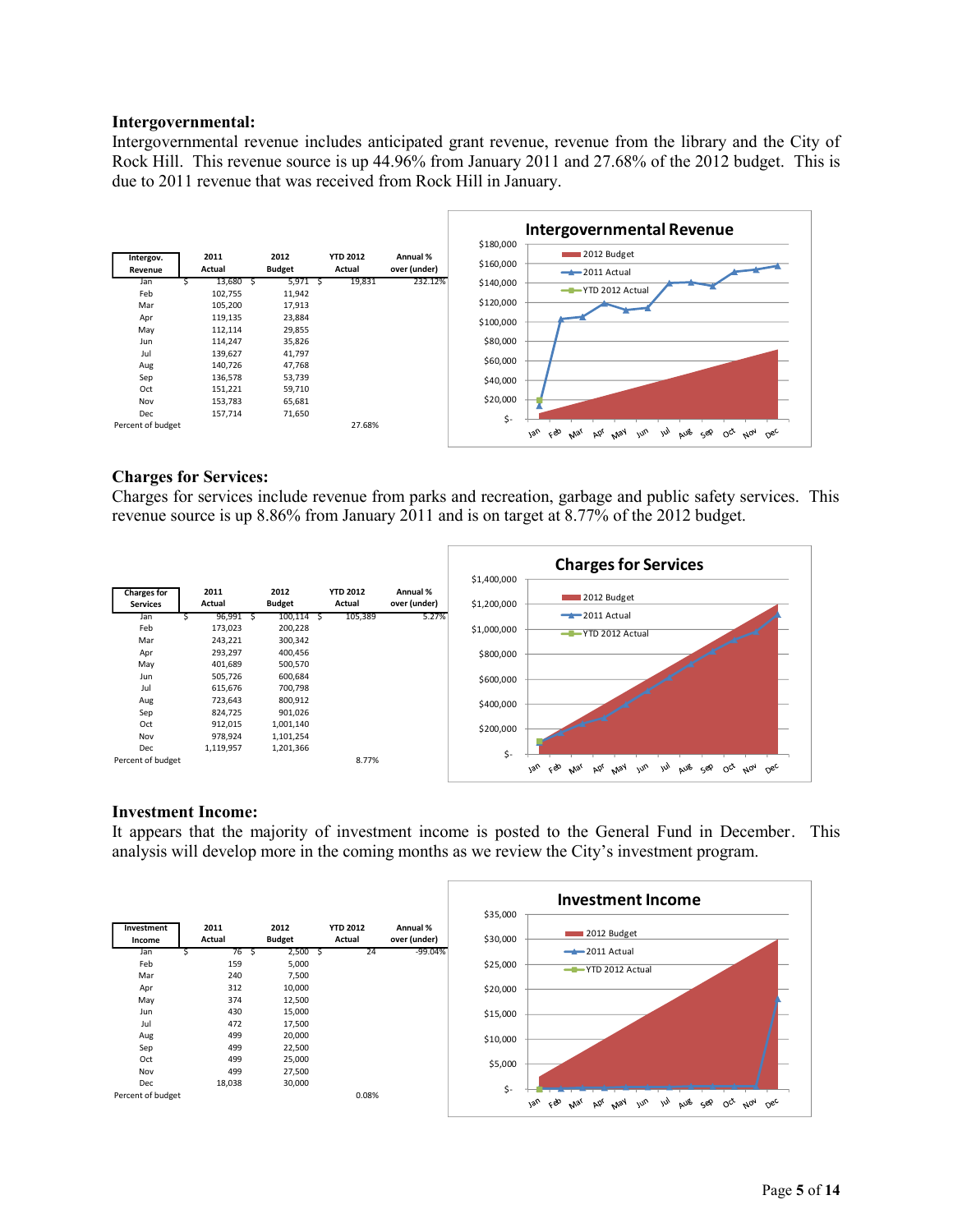## **Miscellaneous:**

The 2012 budget for miscellaneous revenue includes TIF reimbursements, TDD collection fees, and a litigation settlement. These revenues total \$432,000 and will not come in steadily on a monthly basis. January revenue does not include any of these revenue sources.



## **Expenditures**

Total General Fund expenditures for January 2012 are just slightly higher than January 2011 and reflect 7.48% of the 2012 budget. This is right on target with January 2011 expenditures which were 7.52% of the 2011 budget. The following section provides detail information for the City's General Fund expenditures.

## **Total Expenditures:**



#### **Administration:**

Administration department expenditures in 2012 will be higher than in 2011 because related Municipal Operating costs were moved to Administration in 2012. January expenditures related to salaries are causing January 2012 to be higher than 2011 and the 2012 budget. We will continue to monitor this department to make sure there are no budget problems that need to be addressed.

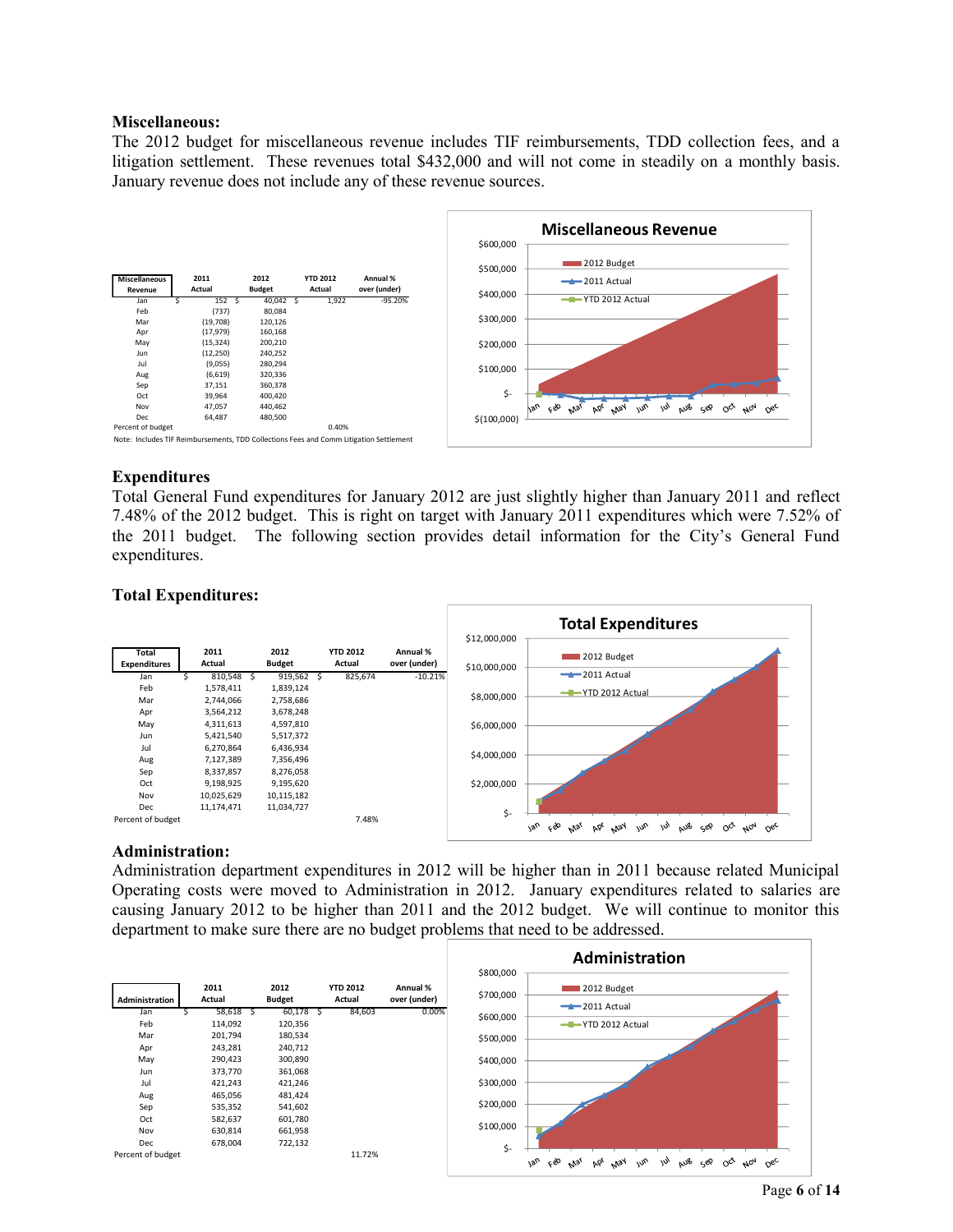# **Police:**

Police department expenditures in 2012 will be higher than in 2011 because related Municipal Operating costs were moved to Police in 2012. The Police department expenditures for January are right on target with the 2012 budget.



# **Fire:**

Fire department expenditures in 2012 will be higher than in 2011 because related Municipal Operating costs were moved to Fire in 2012. The Fire department expenditures for January are right on target with the 2012 budget.

|                        |                |    |                       |                           |                          |          |             | <b>Fire Department</b>                                                                                                              |
|------------------------|----------------|----|-----------------------|---------------------------|--------------------------|----------|-------------|-------------------------------------------------------------------------------------------------------------------------------------|
|                        |                |    |                       |                           |                          |          | \$3,000,000 |                                                                                                                                     |
| <b>Fire Department</b> | 2011<br>Actual |    | 2012<br><b>Budget</b> | <b>YTD 2012</b><br>Actual | Annual %<br>over (under) |          | \$2,500,000 | 2012 Budget                                                                                                                         |
| Jan                    | 169,058        | -S | 208,139               | 207,884                   |                          | $-0.12%$ |             | $-2011$ Actual                                                                                                                      |
| Feb                    | 330,226        |    | 416,278               |                           |                          |          |             | -T-YTD 2012 Actual                                                                                                                  |
| Mar                    | 590,384        |    | 624,417               |                           |                          |          | \$2,000,000 |                                                                                                                                     |
| Apr                    | 748,831        |    | 832,556               |                           |                          |          |             |                                                                                                                                     |
| May                    | 910,280        |    | 1,040,695             |                           |                          |          | \$1,500,000 |                                                                                                                                     |
| Jun                    | 1,077,130      |    | 1,248,834             |                           |                          |          |             |                                                                                                                                     |
| Jul                    | 1,244,201      |    | 1,456,973             |                           |                          |          | \$1,000,000 |                                                                                                                                     |
| Aug                    | 1,414,424      |    | 1,665,112             |                           |                          |          |             |                                                                                                                                     |
| Sep                    | 1,679,596      |    | 1,873,251             |                           |                          |          |             |                                                                                                                                     |
| Oct                    | 1,856,315      |    | 2,081,390             |                           |                          |          | \$500,000   |                                                                                                                                     |
| Nov                    | 2,046,110      |    | 2,289,529             |                           |                          |          |             |                                                                                                                                     |
| Dec                    | 2,249,428      |    | 2,497,671             |                           |                          |          | \$-         |                                                                                                                                     |
| Percent of budget      |                |    |                       | 8.32%                     |                          |          |             | $\omega$<br>$O_{Q'}$ $M_{Q'}$<br>AUB SOP<br>ceo<br>May<br>w <sub>0</sub><br>$O_{6c}$<br>$v_{\vartheta_U}$<br>Þó <sub>r</sub><br>Mar |

## **Public Works:**

Public Works department expenditures in 2012 will be higher than in 2011 because related Municipal Operating costs were moved to Public Works in 2012. The Public Works department expenditures for January are right on target with the 2012 budget.

|                                   |                |   |                       |                           |                          | \$2,000,000 | <b>Public Works Department</b>                                                                                                               |
|-----------------------------------|----------------|---|-----------------------|---------------------------|--------------------------|-------------|----------------------------------------------------------------------------------------------------------------------------------------------|
| <b>Public Works</b><br>Department | 2011<br>Actual |   | 2012<br><b>Budget</b> | <b>YTD 2012</b><br>Actual | Annual %<br>over (under) | \$1,800,000 | 2012 Budget                                                                                                                                  |
| Jan                               | 56,852         | S | 146,272 \$            | 107,292                   | $-26.65%$                | \$1,600,000 | $-$ 2011 Actual                                                                                                                              |
| Feb                               | 117,845        |   | 292,544               |                           |                          | \$1,400,000 | YTD 2012 Actual                                                                                                                              |
| Mar                               | 198,397        |   | 438,816               |                           |                          |             |                                                                                                                                              |
| Apr                               | 254,672        |   | 585,088               |                           |                          | \$1,200,000 |                                                                                                                                              |
| May                               | 310,425        |   | 731,360               |                           |                          | \$1,000,000 |                                                                                                                                              |
| Jun                               | 368,547        |   | 877,632               |                           |                          |             |                                                                                                                                              |
| Jul                               | 424,901        |   | 1,023,904             |                           |                          | \$800,000   |                                                                                                                                              |
| Aug                               | 479,858        |   | 1,170,176             |                           |                          | \$600,000   |                                                                                                                                              |
| Sep                               | 560,052        |   | 1,316,448             |                           |                          | \$400,000   |                                                                                                                                              |
| Oct                               | 614,558        |   | 1,462,720             |                           |                          |             |                                                                                                                                              |
| Nov                               | 674,571        |   | 1,608,992             |                           |                          | \$200,000   |                                                                                                                                              |
| Dec                               | 729,294        |   | 1,755,262             |                           |                          | \$-         |                                                                                                                                              |
| Percent of budget                 |                |   |                       | 6.11%                     |                          |             | cÒ<br>1an<br>$\mu$<br><b>May</b><br>$\omega$<br><b>AUB</b><br>$O^{c^{\chi}}$<br>$N_{\text{O}}$<br>$0e^{\zeta}$<br>bb,<br>جون<br>$M_{\rm 9/}$ |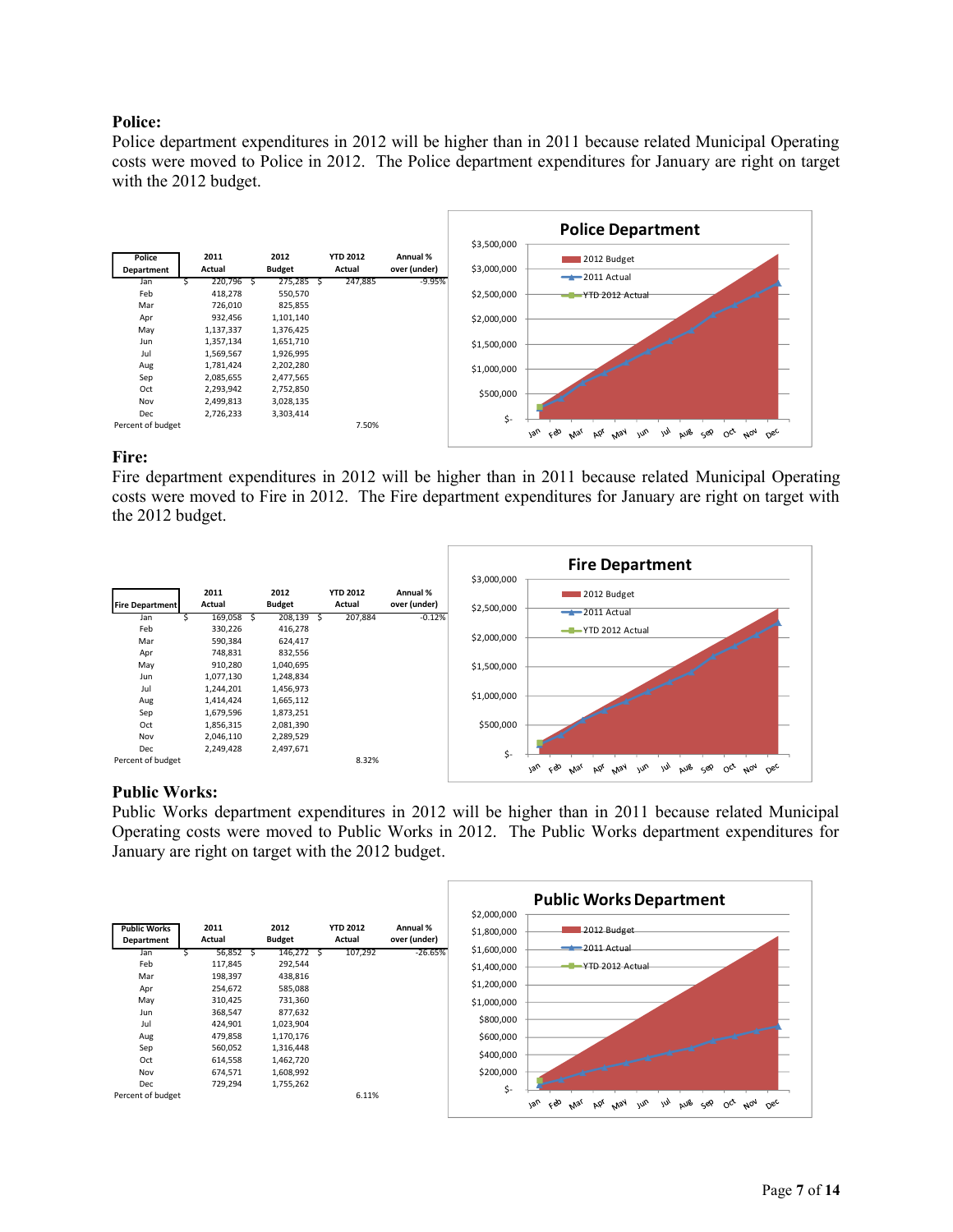# **Planning and Development:**

Planning and Development department expenditures in 2012 will be higher than in 2011 because related Municipal Operating costs were moved to Planning and Development in 2012. The Planning and Development department expenditures for January are right on target with the 2012 budget.



# **Sanitation:**

Sanitation department expenditures for January are right on target with the 2012 budget.



# **Community Services:**

Community Services expenditures fluctuate from month to month depending upon activities such as the Brentwood Days festival and other community events. The Community Services expenditures for January are right on target with the 2012 budget.

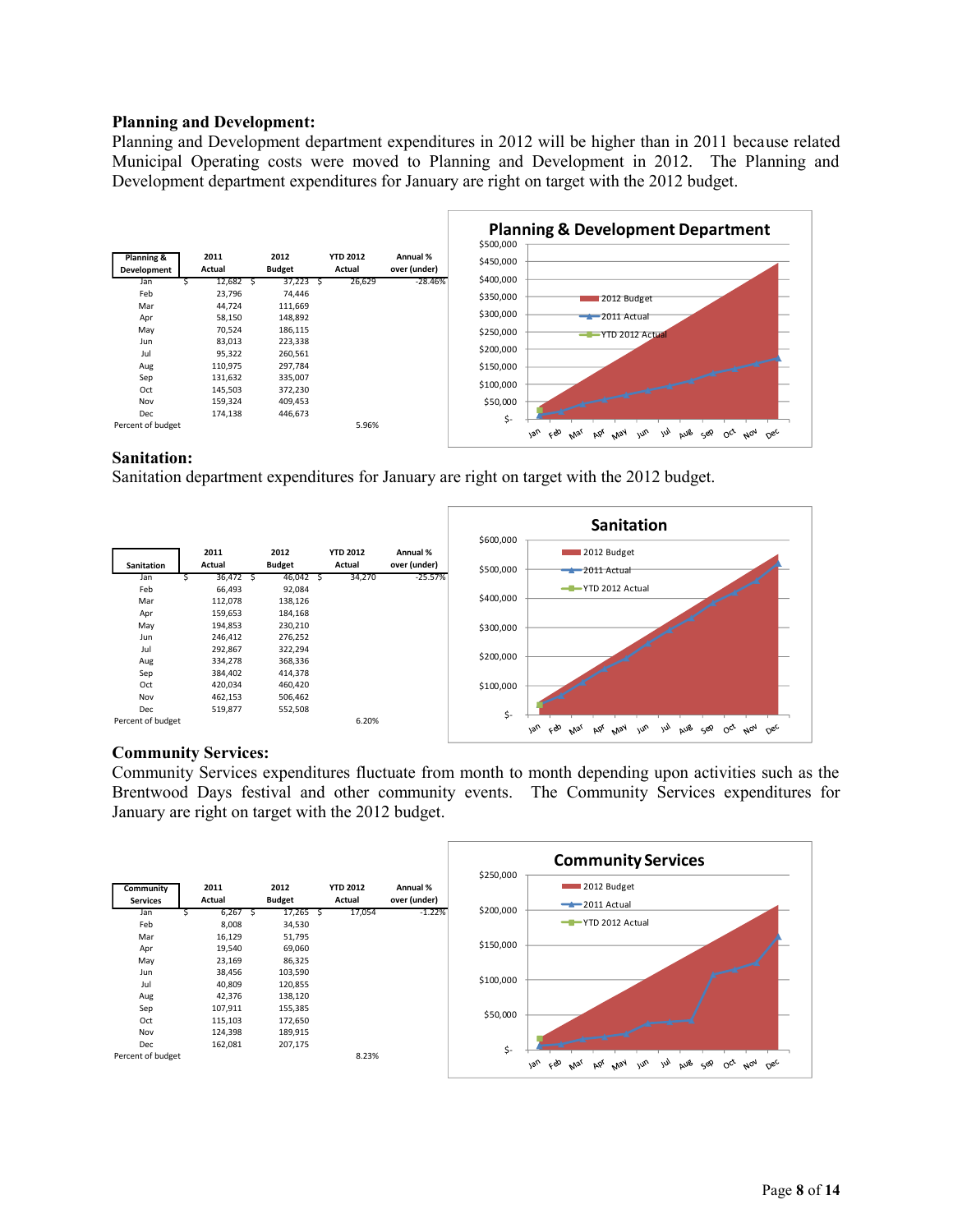# **Legislative:**

Legislative department expenditures in 2012 will be higher than in 2011 because related Municipal Operating costs were moved to Legislative in 2012. The Legislative department expenditures for January are right on target with the 2012 budget.



## **Judicial:**

Judicial department expenditures in 2012 will be higher than in 2011 because related Municipal Operating costs were moved to Judicial in 2012. The Judicial department expenditures for January are right on target with the 2012 budget.

|                   |         |   |               |                 |              |           | <b>Judicial Department</b>                                                                                                             |
|-------------------|---------|---|---------------|-----------------|--------------|-----------|----------------------------------------------------------------------------------------------------------------------------------------|
| Judicial          | 2011    |   | 2012          | <b>YTD 2012</b> | Annual %     | \$250,000 | 2012 Budget                                                                                                                            |
| Department        | Actual  |   | <b>Budget</b> | Actual          | over (under) |           | $-2011$ Actual                                                                                                                         |
| Jan               | 11,325  | 5 | 17,041        | 11,208          | $-34.23%$    | \$200,000 |                                                                                                                                        |
| Feb               | 20,475  |   | 34,082        |                 |              |           | -T-YTD 2012 Actual                                                                                                                     |
| Mar               | 37,121  |   | 51,123        |                 |              |           |                                                                                                                                        |
| Apr               | 47,793  |   | 68,164        |                 |              | \$150,000 |                                                                                                                                        |
| May               | 57,335  |   | 85,205        |                 |              |           |                                                                                                                                        |
| Jun               | 67,239  |   | 102,246       |                 |              |           |                                                                                                                                        |
| Jul               | 76,865  |   | 119,287       |                 |              | \$100,000 |                                                                                                                                        |
| Aug               | 85,633  |   | 136,328       |                 |              |           |                                                                                                                                        |
| Sep               | 99,248  |   | 153,369       |                 |              |           |                                                                                                                                        |
| Oct               | 110,005 |   | 170,410       |                 |              | \$50,000  |                                                                                                                                        |
| Nov               | 119,669 |   | 187,451       |                 |              |           |                                                                                                                                        |
| Dec               | 131,127 |   | 204,495       |                 |              | \$-       |                                                                                                                                        |
| Percent of budget |         |   |               | 5.48%           |              |           | c80<br>AUB SEP<br>$O_{C_{f}}$<br>$A_{07}$<br>$O_{6c}$<br>$v_{\alpha_U}$<br>m <sub>o</sub><br>bb <sub>l</sub><br><b>May</b><br>m<br>Mai |

# **Municipal Operating:**

Municipal Operating expenditures in 2012 will be much less than in 2011 because many Municipal Operating costs related to specific departments were moved to those departments in 2012. The Municipal Operating expenditures for January are right on target with the 2012 budget.

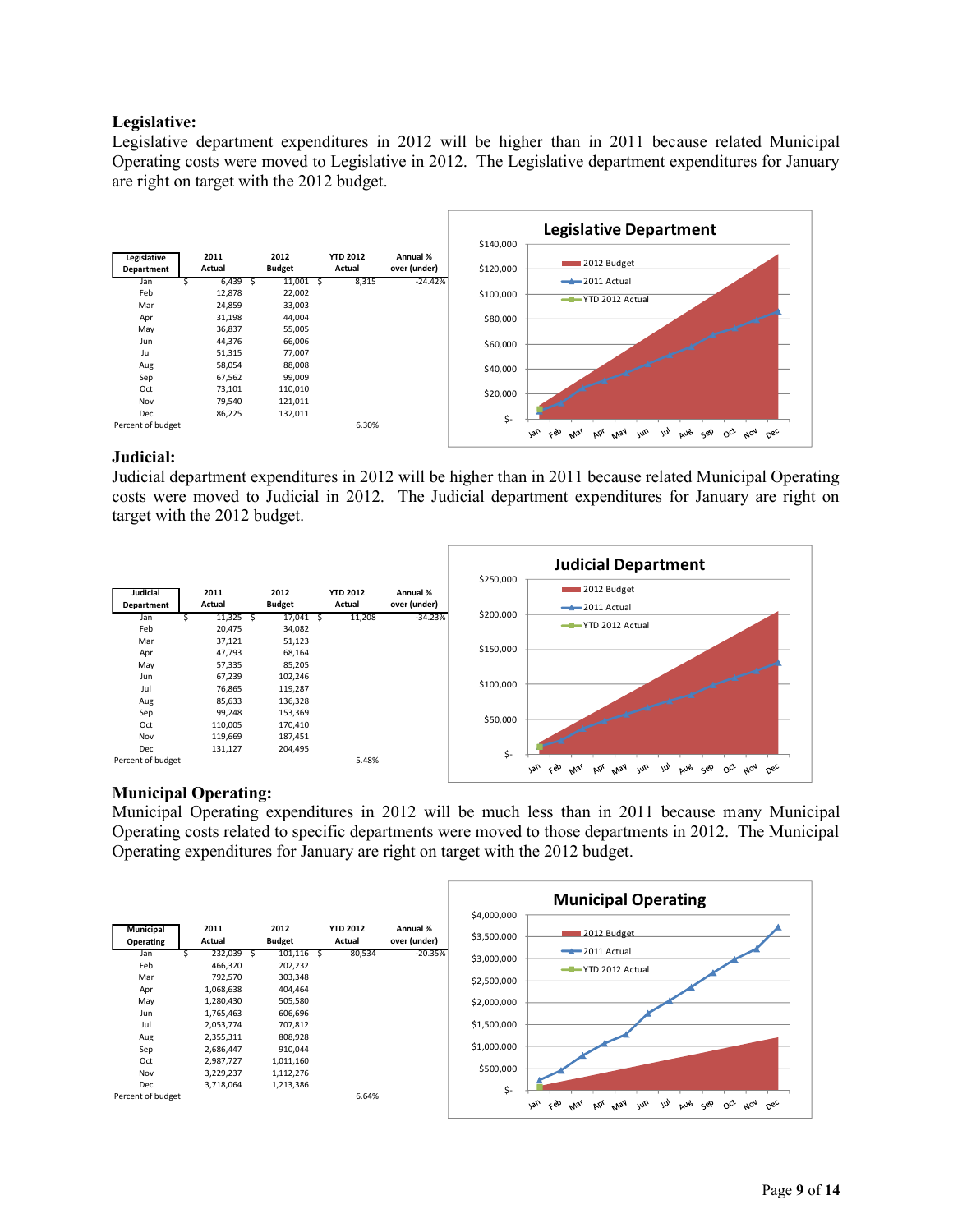# **OTHER CITY FUNDS**

#### **Police and Fire Pension Fund**



The Police and Fire Pension Fund is presented for information purposes only. The Police and Firefighters Pension Plan Board of Trustees oversees this fund. The Police and Fire Pension Fund activity for January will be posted in February. There will be more analysis in future months.

| 2011<br>Actual | 2012<br><b>Budget</b> | <b>YTD 2012</b><br>Actual | Annual %<br>over (under) |         |
|----------------|-----------------------|---------------------------|--------------------------|---------|
| 25,526         | 58,075                | 18,714                    | -67.78%                  |         |
| 341.941        | 116.150               |                           |                          |         |
| 761,347        | 174,225               |                           |                          |         |
| 710,157        | 232,300               |                           |                          |         |
| 1,265,356      | 290.375               |                           |                          |         |
| 1,244,868      | 348,450               |                           |                          |         |
| 998,384        | 406.525               |                           |                          |         |
| 766,870        | 464,600               |                           |                          |         |
| (32, 717)      | 522,675               |                           |                          |         |
| (941, 684)     | 580,750               |                           |                          | \$(1,0) |
| 1,464,812      | 1,816,113             |                           |                          |         |
| 1,192,021      | 1,874,183             |                           |                          | \$(1,5) |
|                | - S                   | -S                        |                          |         |





| <b>Police and Fire</b><br>Pension | 2011<br>Actual | 2012<br><b>Budget</b> | <b>YTD 2012</b><br>Actual | Annual %<br>over (under) |
|-----------------------------------|----------------|-----------------------|---------------------------|--------------------------|
| Jan                               | s<br>٠         | s<br>۰                | S<br>۰                    | #DIV/0!                  |
| Feb                               | 74,752         | 64,545                |                           |                          |
| Mar                               | 273,181        | 129,090               |                           |                          |
| Apr                               | 344.646        | 193.635               |                           |                          |
| May                               | 426.841        | 258,180               |                           |                          |
| Jun                               | 510.619        | 322,725               |                           |                          |
| Jul                               | 663.475        | 387.270               |                           |                          |
| Aug                               | 2,750,571      | 451,815               |                           |                          |
| Sep                               | 2,933,593      | 516,360               |                           |                          |
| Oct                               | 3,017,637      | 580,905               |                           |                          |
| Nov                               | 3.094.675      | 645,450               |                           |                          |
| Dec                               | 1.302.519      | 710.000               |                           |                          |

Percent of budget 0.00%

Note: Large fluctuations in 2011 relate to an error in Aug. 2011 corrected in Dec. 2011 (\$2 mil)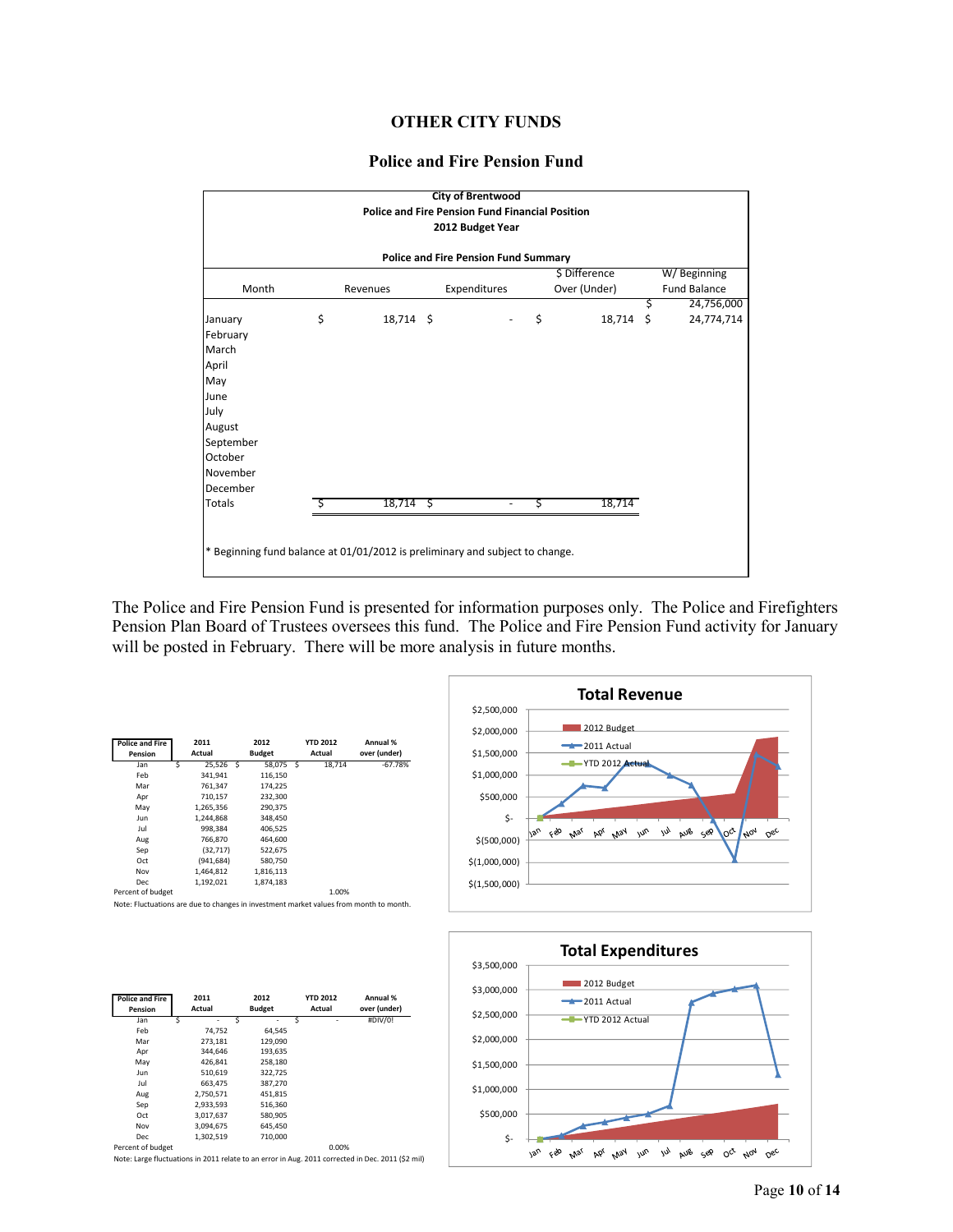# **Library Fund**

|                                                                                                                        | <b>City of Brentwood</b><br><b>Library Fund Financial Position</b><br>2012 Budget Year |            |  |              |  |                               |    |                                    |  |  |  |  |
|------------------------------------------------------------------------------------------------------------------------|----------------------------------------------------------------------------------------|------------|--|--------------|--|-------------------------------|----|------------------------------------|--|--|--|--|
| <b>Library Fund Summary</b>                                                                                            |                                                                                        |            |  |              |  |                               |    |                                    |  |  |  |  |
| Month                                                                                                                  |                                                                                        | Revenues   |  | Expenditures |  | \$ Difference<br>Over (Under) |    | W/Beginning<br><b>Fund Balance</b> |  |  |  |  |
| January<br>February<br>March<br>April<br>May<br>June<br>July<br>August<br>September<br>October<br>November<br>December | \$                                                                                     | $2,930$ \$ |  | $16,817$ \$  |  | $(13,887)$ \$                 | \$ | 342,071<br>328,184                 |  |  |  |  |
| <b>Totals</b>                                                                                                          |                                                                                        | $2,930$ \$ |  | $16,817$ \$  |  | (13, 887)                     |    |                                    |  |  |  |  |
|                                                                                                                        | * Beginning fund balance at 01/01/2012 is preliminary and subject to change.           |            |  |              |  |                               |    |                                    |  |  |  |  |

The Library Fund is presented for information purposes only. The Library Board oversees the operations of the Library.

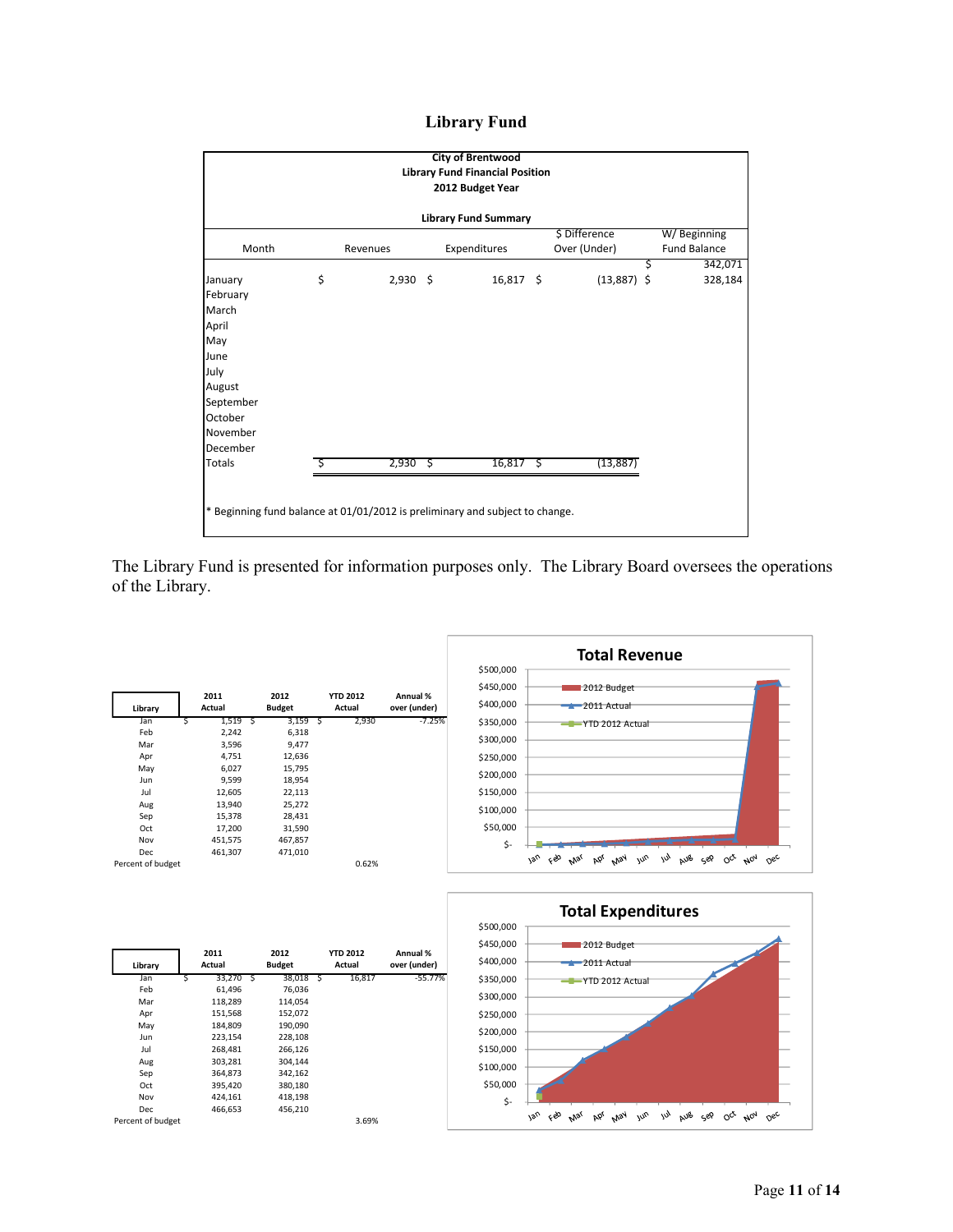# **Capital Improvements Fund**



Sales tax revenue for the Capital Improvements fund was higher than 2011 and the 2012 budget for January. The Capital Improvements expenditures are on target with 2011 and the 2012 budget. Expenditures on a monthly basis will be high or low based on purchasing and construction activity.

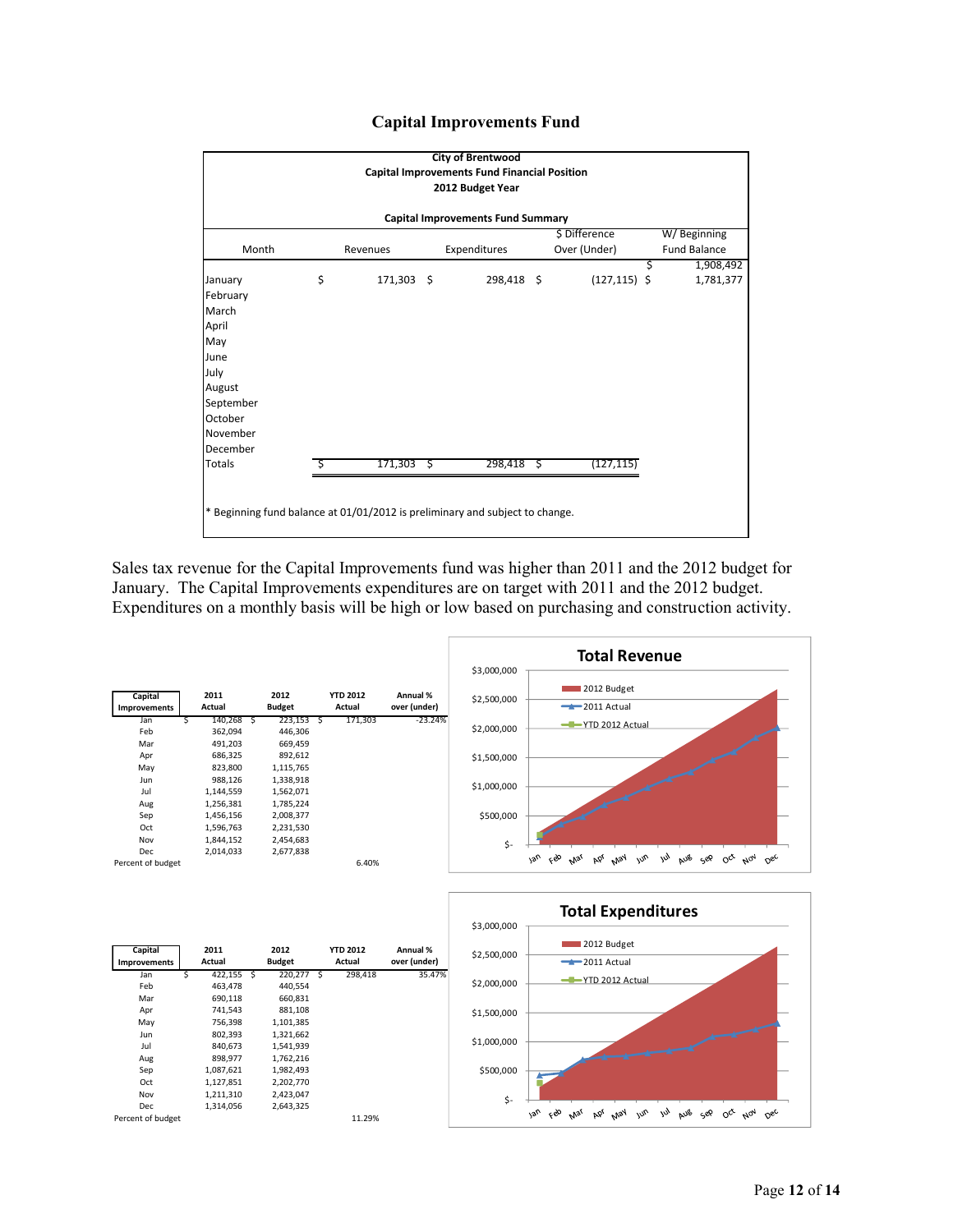

#### **Storm water & Park Improvements Fund**

Sales tax revenue for the Storm Water and Park Improvements fund was higher than 2011 and the 2012 budget for January. Expenditures are higher than budget due to the final debt service payment for the 1993 general obligations bonds being higher than budget. The final debt service payment was scheduled to have a much higher principal payment than the previous years which is unusual and was not expected when preparing the 2012 budget.

|                       |                |   |                       |                           |                          | \$2,500,000 | <b>Total Revenue</b>                                                                         |
|-----------------------|----------------|---|-----------------------|---------------------------|--------------------------|-------------|----------------------------------------------------------------------------------------------|
| Storm Water &<br>Park | 2011<br>Actual |   | 2012<br><b>Budget</b> | <b>YTD 2012</b><br>Actual | Annual %<br>over (under) | \$2,000,000 | 2012 Budget<br>$\rightarrow$ 2011 Actual                                                     |
| Jan                   | 166,451        | ь | 156,283               | 204,435                   | 30.81%                   |             | -T-YTD 2012 Actual                                                                           |
| Feb                   | 428,753        |   | 312,566               |                           |                          |             |                                                                                              |
| Mar                   | 527,810        |   | 468,849               |                           |                          | \$1,500,000 |                                                                                              |
| Apr                   | 778,904        |   | 625,132               |                           |                          |             |                                                                                              |
| May                   | 941,082        |   | 781,415               |                           |                          |             |                                                                                              |
| Jun                   | 1,135,627      |   | 937,698               |                           |                          | \$1,000,000 |                                                                                              |
| Jul                   | 1,322,027      |   | 1,093,981             |                           |                          |             |                                                                                              |
| Aug                   | 1,454,767      |   | 1,250,264             |                           |                          |             |                                                                                              |
| Sep                   | 1,651,476      |   | 1,406,547             |                           |                          | \$500,000   |                                                                                              |
| Oct                   | 1,819,440      |   | 1,562,830             |                           |                          |             |                                                                                              |
| Nov                   | 2,096,676      |   | 1,719,113             |                           |                          |             |                                                                                              |
| Dec                   | 2,293,524      |   | 1,875,400             |                           |                          | \$-         |                                                                                              |
| Percent of budget     |                |   |                       | 10.90%                    |                          |             | $v_{\text{av}}$<br>Feb<br>AUB SOP OCT NOT DEC<br>m<br>Apr Way<br>w <sub>U</sub><br>$M_{S_1}$ |



| <b>Storm Water &amp;</b> |   | 2011      |   | 2012          |   | <b>YTD 2012</b> | Annual %     |
|--------------------------|---|-----------|---|---------------|---|-----------------|--------------|
| Park                     |   | Actual    |   | <b>Budget</b> |   | Actual          | over (under) |
| Jan                      | Ś | 176,846   | S | 152,508       | Ś | 242,399         | 58.94%       |
| Feb                      |   | 280,790   |   | 305.016       |   |                 |              |
| Mar                      |   | 454,833   |   | 457,524       |   |                 |              |
| Apr                      |   | 566,451   |   | 610,032       |   |                 |              |
| May                      |   | 656,557   |   | 762,540       |   |                 |              |
| Jun                      |   | 821,445   |   | 915,048       |   |                 |              |
| Jul                      |   | 965,107   |   | 1,067,556     |   |                 |              |
| Aug                      |   | 1,069,699 |   | 1,220,064     |   |                 |              |
| Sep                      |   | 1,262,315 |   | 1,372,572     |   |                 |              |
| Oct                      |   | 1,360,449 |   | 1,525,080     |   |                 |              |
| Nov                      |   | 1,459,535 |   | 1,677,588     |   |                 |              |
| <b>Dec</b>               |   | 1,630,643 |   | 1,830,094     |   |                 |              |
| Percent of budget        |   |           |   |               |   | 13.25%          |              |